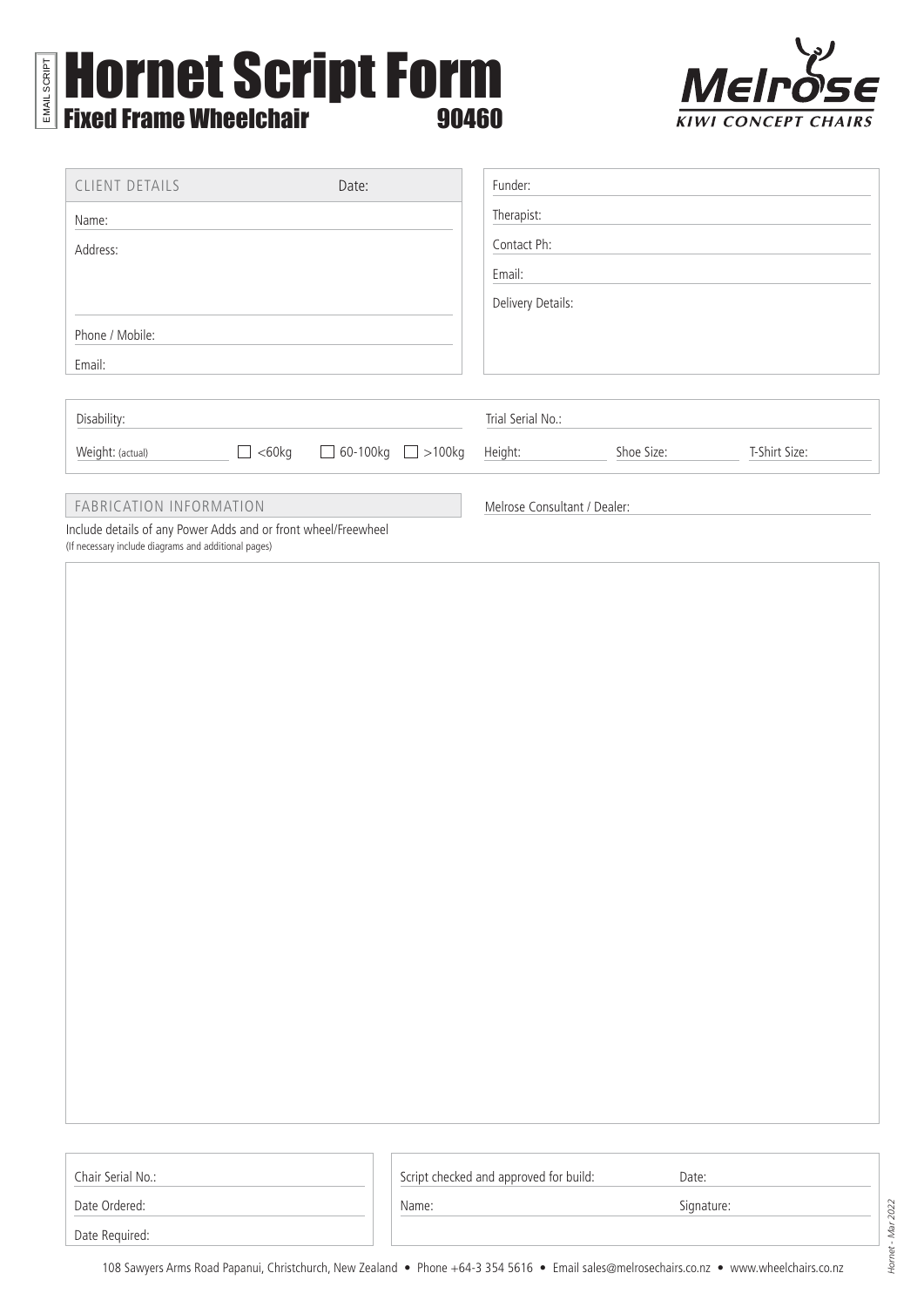Hornet Script Form Fixed Frame Wheelchair 90460



MEASUREMENTS (Refer to diagrams)

Frame:  $\boxed{\mathbf{x}}$  Titanium 90460

PAGE 2 OF 5

| Α              | Seat Width                                                                                                                                       |  |  |
|----------------|--------------------------------------------------------------------------------------------------------------------------------------------------|--|--|
| B              | Seat Length                                                                                                                                      |  |  |
|                | Growth in Seat Length AD10700 (extends at rear)                                                                                                  |  |  |
|                | 3/4<br>$1 - 1/2$<br>$2 - 1/4$<br>3                                                                                                               |  |  |
| C1             | Back Height                                                                                                                                      |  |  |
|                | $\Box$ Fixed<br>Adjustable - Height                                                                                                              |  |  |
|                | Back Rest Style                                                                                                                                  |  |  |
|                | Fixed<br>Folding<br>Folding/Locking AD11250                                                                                                      |  |  |
| D              | Back Angle°                                                                                                                                      |  |  |
| Е              | Seat to Footplate                                                                                                                                |  |  |
|                | 1 Fixed<br>Adjustable - Position                                                                                                                 |  |  |
| G              | Frame Length                                                                                                                                     |  |  |
| G1             | Balance Point (COG)                                                                                                                              |  |  |
| Н              | Seat to Floor - Front                                                                                                                            |  |  |
| H1             | Seat to Floor - Rear                                                                                                                             |  |  |
| T              | <b>Castor Pivot Centres</b>                                                                                                                      |  |  |
| $\vert$ 1      | <b>Castor Pivot Position</b>                                                                                                                     |  |  |
| J1             | Footplate Width                                                                                                                                  |  |  |
| Κ              | <b>Between Wheels</b>                                                                                                                            |  |  |
| L              | Camber                                                                                                                                           |  |  |
|                | $\begin{bmatrix} 0^{\circ} \ \end{bmatrix}$ 1° $\begin{bmatrix} 2^{\circ} \ \end{bmatrix}$ 3° $\begin{bmatrix} 4^{\circ} \ \end{bmatrix}$<br>15° |  |  |
|                | Camber Bar Position                                                                                                                              |  |  |
|                | □ Fixed<br>Adjustable - Position                                                                                                                 |  |  |
|                | Front Hanger Style                                                                                                                               |  |  |
|                | V Front<br>Pro T Front                                                                                                                           |  |  |
|                | Rolled Bottom Rail Option                                                                                                                        |  |  |
|                | Ergo Seat Option AD10220                                                                                                                         |  |  |
| М              | Ergo Seat Length                                                                                                                                 |  |  |
| M <sub>1</sub> | Ergo Back Height                                                                                                                                 |  |  |
| M <sub>2</sub> | Ergo Back Angle°                                                                                                                                 |  |  |
|                | Suspension Unit Option AD10200                                                                                                                   |  |  |
|                | Pivots<br><b>STD</b><br><b>BULLET</b>                                                                                                            |  |  |

Client Name:

Chair Serial No.:



SUSPENSION UNIT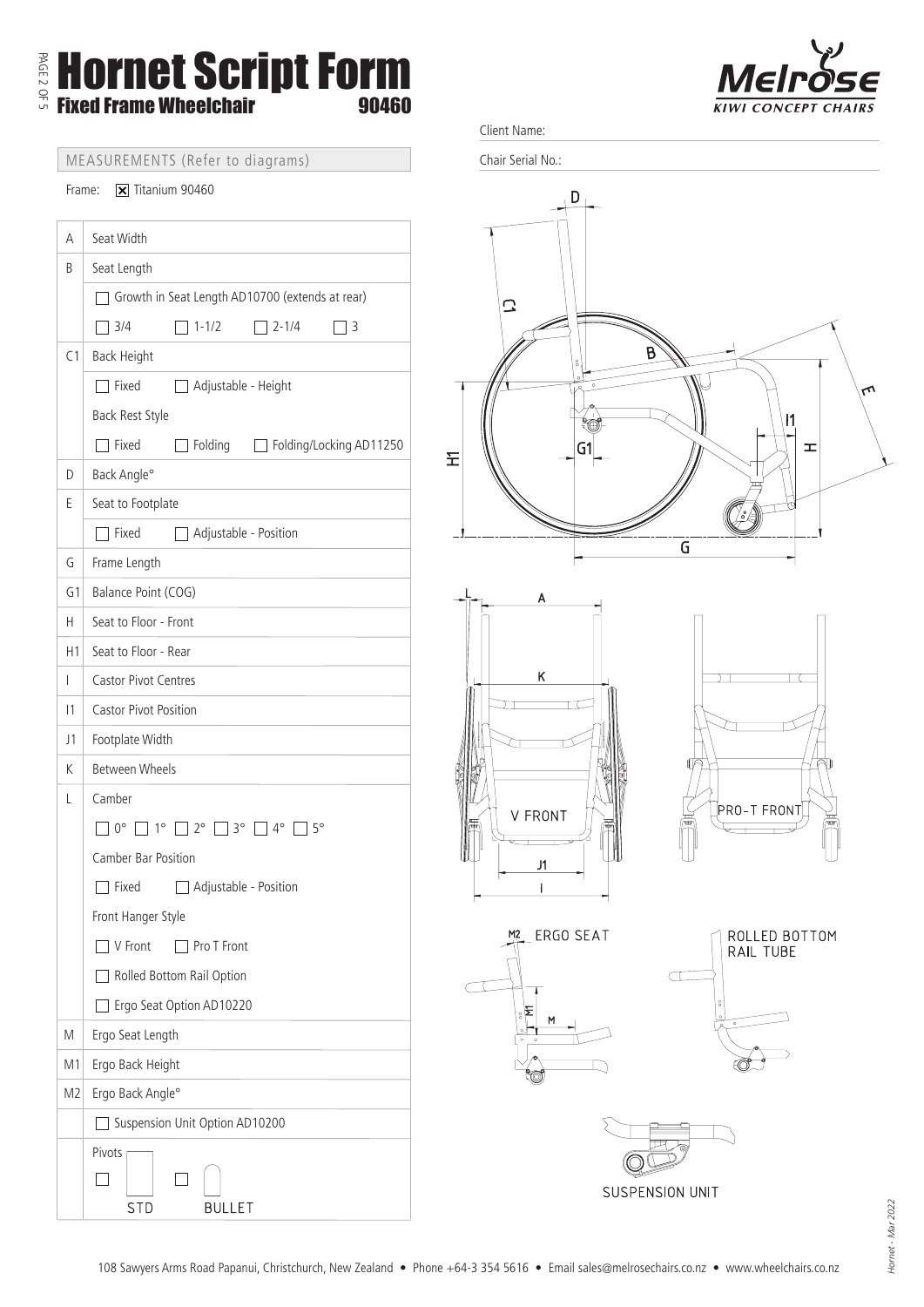### PAGE 3 OF 5 Hornet Script Form Fixed Frame Wheelchair 90460



Client Name:

Chair Serial No.:

| BRAKES |
|--------|
|--------|

| □ Brake extensions □ Left only □ Right only |  | AD14550 |
|---------------------------------------------|--|---------|
| $\Box$ Custom:                              |  |         |

### PUSH HANDLES

| Nil                               |         |
|-----------------------------------|---------|
| Height adj dual clamp             | AD14120 |
| Foldable composite                | AD14160 |
| Fold down alloy, with rubber grip | AD14161 |
| Fold down alloy, snaplock         | AD14162 |
| In back canes                     | AD14140 |
| Removable on grab bar             | AD14100 |
| Ratchet Stroller                  | AD14300 |
|                                   |         |
| PUSH HANDLE(S) SET AT HEIGHT:     |         |
| Custom:                           |         |
|                                   |         |

| <b>ANTI TIPS</b> |                                                         |         |  |
|------------------|---------------------------------------------------------|---------|--|
|                  | Nil                                                     |         |  |
|                  | Plastic wheels                                          | AD15000 |  |
|                  | Stainless steel with plastic wheels                     | AD15025 |  |
|                  | <b>Rollerblades</b>                                     | AD15030 |  |
|                  | Stainless steel with rollerblades                       | AD15026 |  |
|                  | Latch flip up                                           | AD15022 |  |
|                  | Single centre mount with plastic wheel                  | AD15070 |  |
|                  | Single centre mount with roller blade                   | AD15080 |  |
|                  | Double mount one piece swivel anti tip with rollerblade | AD15150 |  |
|                  | Swing under plastic wheels                              | AD15060 |  |
|                  | Custom:                                                 |         |  |

| Nil                                                       |         |
|-----------------------------------------------------------|---------|
| T height adjustable desk pad armrest                      | AD15260 |
| T height adjustable full length pad armrest               | AD15261 |
| T height adjustable desk pad armrest with ABS skirt quard | AD15280 |
| T height adjustable full length pad armrest with ABS      | AD15281 |
| skirt guard                                               |         |
| Swing away, foam tube                                     | AD15200 |
| Swing away, desk pad                                      | AD15210 |
| Swing away, full pad                                      | AD15220 |
| Flip back, foam tube on back cane                         | AD15225 |
|                                                           |         |
| ARMRESTS SET AT HEIGHT:                                   |         |
| Custom:                                                   |         |

| FOOTPLATE |                     |         |
|-----------|---------------------|---------|
|           |                     |         |
|           | Standard            | Std     |
|           | Angle adjustable    | AD11520 |
|           | ABS on footplate    | AD11500 |
|           | Fabric padded cover | AD11510 |
|           | Carbon Fibre cover  | AD11506 |
|           | ABS with sides      | AD11505 |
|           | Flip back           | AD11452 |
|           | Custom:             |         |

| CASTORS |                                 |         |  |
|---------|---------------------------------|---------|--|
|         | 3" Rollerblade                  | Std     |  |
|         | 4" x 1.25" wide solid composite | Std     |  |
|         | 5" x 1" solid composite         | Std     |  |
|         | 6" x 1" solid composite         | Std     |  |
|         | 3" x 1.5" alloy soft roll       | AD11800 |  |
|         | 4" x 1.25" wide alloy           | AD11710 |  |
|         | 4" x 1.5" alloy soft roll       | AD11806 |  |
|         | $5'' \times 1''$ alloy          | AD11740 |  |
|         | 5" x 1.5" wide solid composite  | AD11720 |  |
|         | 5" x 1.5" wide alloy            | AD11721 |  |
|         | 5" x 1.5" alloy soft roll       | AD11810 |  |
|         | 6"x 1" alloy                    | AD11741 |  |
|         | 6" x 1.5" wide solid composite  | AD11730 |  |
|         | $6''$ x 1.5" wide alloy         | AD11742 |  |
|         | $6''$ x 1.5" alloy soft roll    | AD11820 |  |
|         | 6" pneumatic                    | AD11750 |  |
|         | Custom:                         |         |  |

| FORKS |                                                   |         |  |  |
|-------|---------------------------------------------------|---------|--|--|
|       | Standard forks - black (for std pivots only)      | Std     |  |  |
|       | Ultralight bearing forks (for bullet pivots only) | AD11910 |  |  |
|       | Frog Legs suspension                              | AD11950 |  |  |
|       | Frog Legs Unitine                                 | AD11920 |  |  |
|       | Custom:                                           |         |  |  |

| <b>BRAKES</b>                                |         |
|----------------------------------------------|---------|
| Nil                                          |         |
| Push to lock<br>TReverse handles             | Std     |
| Scissor                                      | Std     |
| Melrose L scissor                            | AD14522 |
| Melrose L scissor w/spring                   | AD14524 |
| Pull to lock                                 | AD14510 |
| Hill climbers                                | AD14530 |
| Push to lock composite                       | AD14571 |
| Scissor lock composite                       | AD14570 |
| Eagle scissor<br>  Black<br>Red<br>Blue      | AD14573 |
| Superlock push to lock with brake extensions | AD14560 |
| D's locks                                    | AD14600 |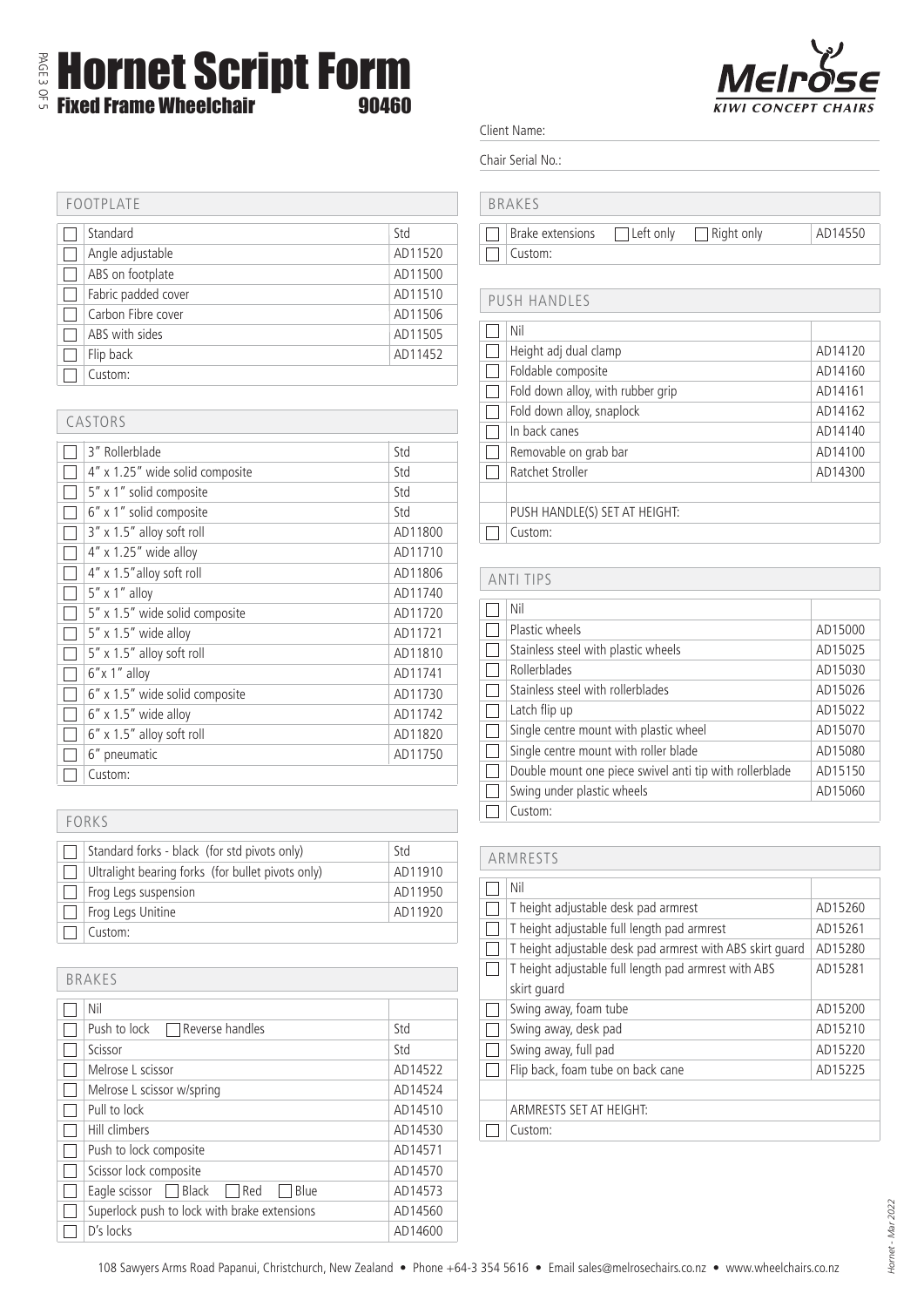Hornet Script Form Fixed Frame Wheelchair 90460



Client Name:

Chair Serial No.:

| UPHOLSTERY - Leg Supports |  |
|---------------------------|--|
|---------------------------|--|

| Leg strap                     |         |
|-------------------------------|---------|
| Padded calf strap             | AD16320 |
| Body Point calf strap - Size: |         |

### UPHOLSTERY - Impact Guards

(Impact guards made only if suitable after fitting anti tips, push handles etc.)

| $\mathbf{L}$ | Front hanger impact quards - Webbing Fabric | AD16400 |
|--------------|---------------------------------------------|---------|
|              | Front hanger impact guards - Neoprene       | AD16401 |
| $\mathbb{R}$ | Front hanger impact guards - Leather        | AD16402 |
|              | Grab bar impact quards                      | AD16420 |
|              | Bottom bar impact quards                    | AD16422 |

## SEAT BELT

| Car buckle               | AD16522 |
|--------------------------|---------|
| Plastic buckle           | AD16500 |
| Body Point - Size/Style: |         |

| ACCESSORIES                 |         |  |
|-----------------------------|---------|--|
|                             |         |  |
| Tray - pronged              | AD17010 |  |
| Tray - slides over armrests | AD17000 |  |
| Tie down mounts             | AD10320 |  |



(Powder coat colours are not recommended on Titanium frames.)

### SKIRTGUARDS

PAGE 4 OF 5

NOTE: Folding Skirt Guards Limit Brake Options \*

| Nil                                    |         |
|----------------------------------------|---------|
| Fabric skirt guards                    | AD16100 |
| ABS fabric covered                     | AD16120 |
| ABS drop in                            | AD16110 |
| Carbon fibre drop in                   | AD16162 |
| Alloy fixed                            | AD16130 |
| Alloy folding                          | AD16140 |
| Carbon fibre fixed                     | AD16161 |
| Carbon fibre folding with back *       | AD16160 |
| Carbon fibre slotted folding (through) | AD16158 |
| Carbon fibre fold in (on to sling)     | AD16172 |
| Carbon fibre flip back                 | AD16174 |
| Alloy flip back                        | AD16141 |
| Carbon fibre drop in fenders           | AD16163 |
| Alloy drop in mud quard                | AD16164 |
|                                        |         |
| SKIRT GUARDS SET AT HEIGHT:            |         |
| Custom:                                |         |

| <b>UPHOLSTERY - Seating</b> |                            |         |
|-----------------------------|----------------------------|---------|
|                             | Sling - screwed down       | Std     |
|                             | Sling - full straps        | Std     |
|                             | Sling Velcro: Hook<br>Loop |         |
|                             | Solid alloy base           | AD18030 |
|                             | Solid carbon base          | AD18031 |
|                             | Tension adjustable back    | AD16010 |
|                             | Standard back              | Std     |
|                             | No back upholstery         |         |
|                             | To fit solid back:         |         |
|                             | Cushion 1"                 | AD16201 |
|                             | Cushion 2"                 | AD16202 |
|                             | Cushion 3"                 | AD16203 |
|                             | Custom:                    |         |

| UPHOLSTERY - Bags                      |         |
|----------------------------------------|---------|
| Bag on front hanger - left             | AD16620 |
| Bag on front hanger - right            | AD16620 |
| Bag on back of chair                   | AD16680 |
| Bag under chair                        | AD16600 |
| Bag under chair - Net                  | AD16650 |
| Bag under chair - quick release, small | AD16601 |
| Wallet / phone holder                  | AD16622 |
| Drink bottle holder                    | AD16624 |
| Custom:                                |         |